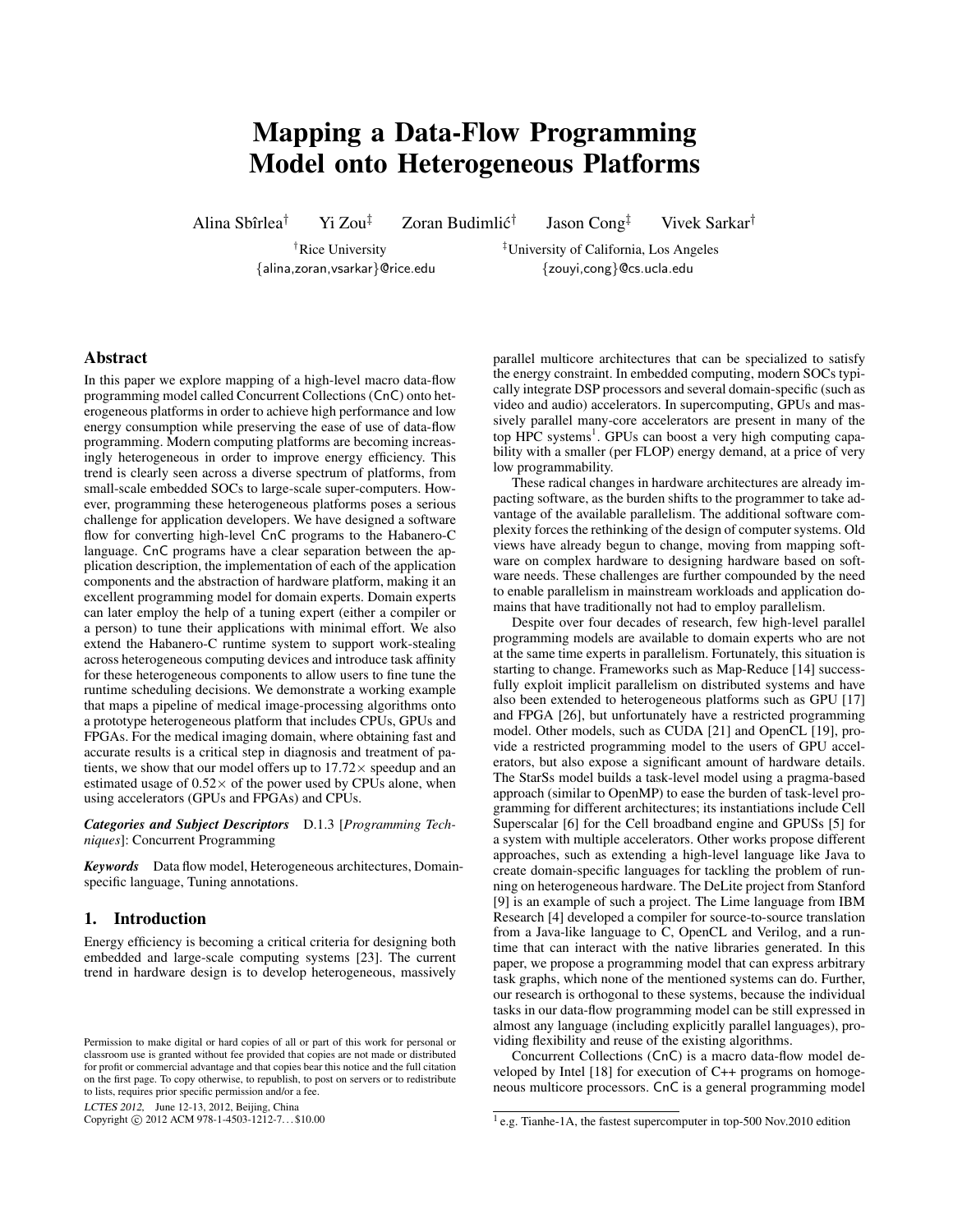that has some very desirable properties, such as determinism, datarace freedom and live-lock freedom [10]. The extensions we propose enable the use of accelerators by adding support for defining device steps in the language specification. This allows steps to run on multiple locations, which can include CPUs, GPUs and FPGAs. We demonstrate that these extensions, together with corresponding compiler and runtime improvements, result in a very significant performance improvement while maintaining a low energy envelope on a set of medical imaging applications and retaining the ease of programming championed by CnC.

This effort is the first step in achieving our long-term goal of learning from software when developing the appropriate hardware architecture and vice-versa — more precisely, through hardwaresoftware co-design. Further, we detail how we achieve this first step: mapping an application onto a heterogeneous architecture with high performance and low energy consumption.

The contributions presented in this paper include

- Extending the CnC model with *tag functions* and *ranges* to enable automatic code generation of high-level operations for inter-task communication. This improves programmability and also makes the code more analyzable, opening the door for future optimizations.
- Introduction of task *affinity*, a tuning annotation in the specification language. Affinity is used by the runtime during scheduling and can be fine-tuned based on application needs to achieve better (faster, lower power, etc.) results.
- Introduction and development of a novel, data-driven runtime for the CnC model, developed in a C framework, using a research parallel programming model: Habanero-C (HC) [2] as a base language.
- Expanding the Habanero-C *dynamic work-stealing* runtime to allow cross-device stealing based on task affinity. Cross-device dynamic work-stealing is used to achieve load balancing across heterogeneous platforms for improved performance and is, to our knowledge, the first extension of this kind.
- A unique heterogeneous hardware platform test-bed that serves as a target for our software.
- Validation of the model's performance on the full software and hardware stack.

Section 2 presents our target heterogeneous platforms and our approach to abstracting hardware configuration. Sections 3 and 4 give an overview of the Concurrent Collection macro data-flow model, the enhancements for supporting hybrid execution, the interpretation of those enhancements to generate C code, and a description of the tool-chain. Section 5 describes Habanero-C, the lower-level parallel programming model on which we build our implementation, the extensions to the Habanero-C work-stealing runtime to enable cross-device scheduling and work-stealing, and the design of the Concurrent Collections runtime that combines all these enhancements to achieve better performance and/or lower power consumption. We present and discuss our experimental platform and results in section 6 and our conclusions in section 7.

# 2. Heterogeneous Platforms

#### 2.1 Customizable Heterogeneous Platform (CHP)

Today's highly parallel general-purpose computing systems face serious challenges in terms of performance, power, heat dissipation, space, and cost. In domain-specific computing areas such as medical imaging, that require real-time performance, using accelerators such as GPUs or FPGAs can significantly boost the computing performance and throughput [11]. We envision that current and



Figure 1. Customizable Heterogeneous Platform

future computing systems will embrace customization and heterogeneity in order to match the requirements of domain-specific applications. Moreover, the integration of heterogeneous components (or accelerators) will become more extensive, because the integration can bring components that are currently far apart together to reduce the communication latency and boost the computation efficiency. Such trends already appear in the mobile segment where power consumption and form factors are critical issues.

Figure 1 shows a diagram of a Customizable Heterogeneous Platform or CHP [13], a futuristic heterogeneous platform. Specifically, a CHP includes 1) the integration of customizable cores and co-processors that will enable power-efficient performance tuned to the specific needs of an application domain and 2) reconfigurable high-bandwidth and low-latency on-chip and off-chip interconnects, which can be customized to specific applications or even specific phases of a given application.

There are several programming challenges inherent to the CHP. The first challenge is to find a way to efficiently program a particular heterogeneous component. This ultimately depends on the software kernel and the hardware architecture (e.g., ISA) of that component. Second, in the planning and design stage of the CHP, the co-design team will want to explore the design space and evaluate the same application on a set of different design configurations. The team would not want a significant code rewrite across different configurations. Upgrading from one CHP to another CHP with different amount of heterogeneous cores should not significantly affect the performance or require a code rewrite.

Manufacture of the fully customizable CHPs is still years ahead. In this paper, we first use a prototype machine consisting of off-theshelf heterogeneous components (GPUs and FPGAs) to validate the concept. The programming environment presented in this paper allows us to switch easily from one configuration (e.g., CPU+GPU) to another (e.g. CPU+GPU+FPGA). This can be achieved simply by supplying a different platform description file. The implementation details are elaborated in the following sections.

#### 2.2 Platform abstraction

The heterogeneous system has multiple heterogeneous components, and tasks can run on different components (likely using device-specific APIs). The platform abstraction file, at a minimum, has to describe the types of heterogeneous components and how many of each type the system contains. At this point, we are not yet modelling the interconnection topology of the CHP, which is a subject of our future work.

As an example, the XML code below describes a machine that has two CPU cores, one GPU, and one FPGA. This information is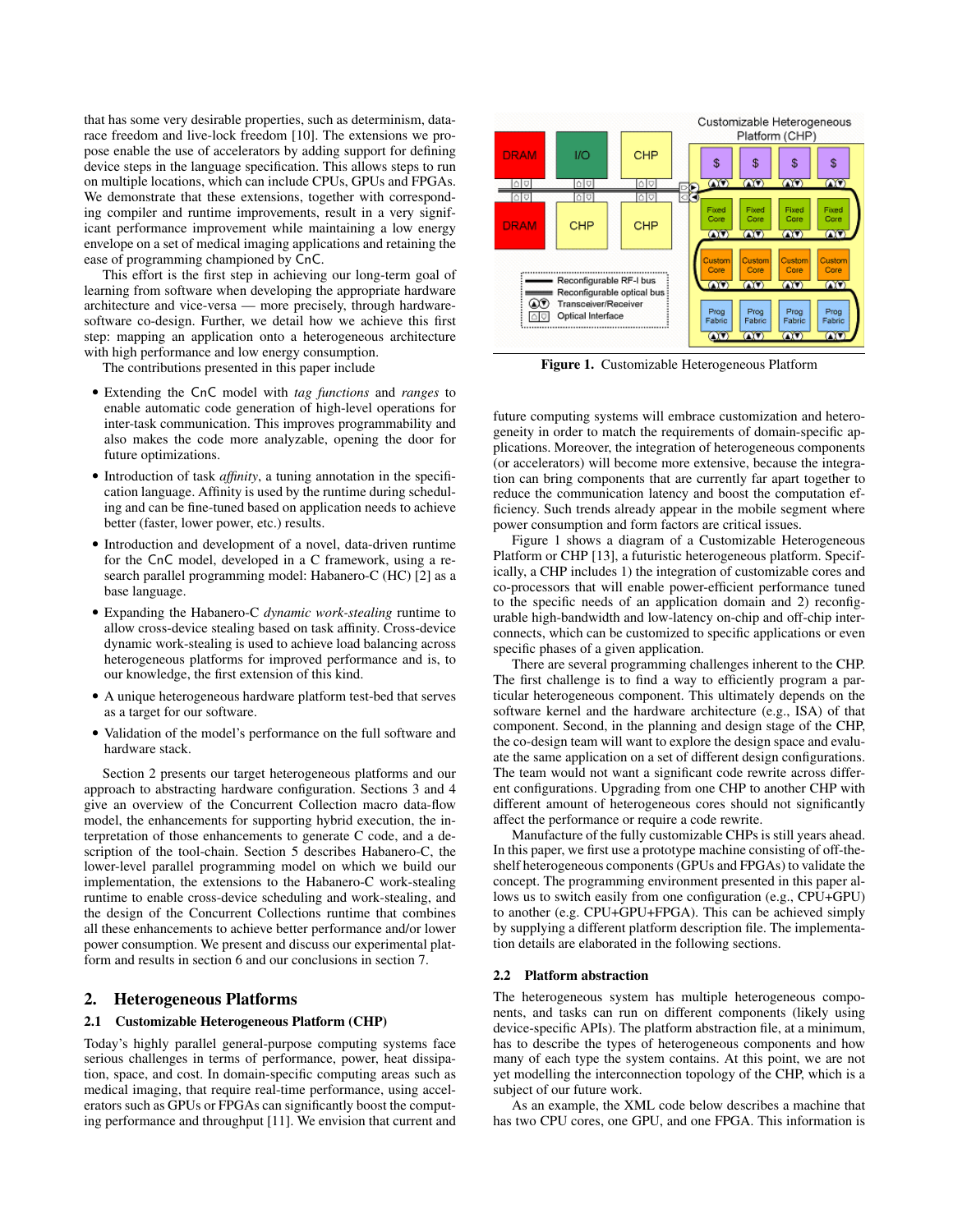stored in an XML file following the Habanero Hierarchical Place Tree (HPT) format [25].

```
<?xml version="1.0"?>
<!DOCTYPE HPT SYSTEM "hpt.dtd">
<HPT version="0.1">
<place num="1" type="cpu" size="16G">
   <!-- the CPU global memory -->
<core num="2"/>
</place>
<place num="1" type="fpga" size="16G">
   <!-- the fpga global memory -->
</place>
 <place num="1" type="nvgpu" size="4G">
     <!-- the GPU global memory -->
</place>
</HPT>
```
The platform description XML file lists the *places* available in the system. This information is further passed to the runtime system (Section 5) to determine the actual mapping of tasks to places. We plan to further enhance the description file to enable exposing more details of the target heterogeneous platform, in particular, the interconnection topology.

## 3. Programming Model

## 3.1 Concurrent Collections

Concurrent Collections [10] is a shared memory, dynamic, lightweight, task-based parallel programming model. A program in the CnC model is defined by a graph describing the dependences between serial pieces of computation called tasks. The model can also be described as a macro-dataflow coordination language, as it specifies how tasks interact with each other or depend on each other (data and control dependences).

A graph specification for any program is built using three components: step, item, and control. These are grouped into collections:

- 1. A step collection is a group of tasks with the same functional behavior with respect to their inputs. They are declared in the text form using parentheses and are represented graphically using circles.
- 2. An item collection is a group of data items having the same type. They are textually represented with brackets and graphically represented with rectangles.
- 3. A control collection is a group of tags or keys used to create new steps within their respective collections, also known as tag collections. These are textually represented with angle brackets and are pictured as triangles.

The CnC specification also includes a special type of node, called the *environment*, which denotes the serial piece of code outside of the parallel CnC program, usually used to perform initial I/O, set up the CnC program execution, seed the CnC program with the input data, and read the results of the CnC computation.

Figure 2 shows an example of a textual CnC representation, while Figure 3 shows a graphical representation of the dynamic CnC graph for the same example (a medical imaging pipeline we shall later use in our results).

The Concurrent Collections programming model [10, 18] is designed to be implicitly parallel and easy to use by programmers with no knowledge of parallel programming. It is also more general than other deterministic programming models including dataflow and stream-processing and can incorporate static and dynamic forms of task, data, loop, pipeline, and tree parallelism.

```
 // Textual graph representation 
   // of the medical imaging pipeline
1 < int [1] denoise_tag > ;
2 < int [1] reg_tag >;
3 < int [1] seg_tag > ;
4 [ float* denoise_output ] ;
5 [ float* registration_output ] ;
6 [ float* final_output ] ;
7 <denoise_tag>:: (denoise);
8 <reg_tag> :: (registration);
9 <seg_tag> :: (segmentation);
10 ( denoise : k ) -> [ denoise_output : k ];
11 [denoise_output : k] -> ( registration: k )
           -> [ registration_output : k ];
12 [registration_output : k] 
           -> (segmentation : k)
               ->[ final_output : k ];
13 env -> <denoise_tag : \{0..9\} >;
14 env -> <reg tag : {0.. 9} >;
15 env -> <seg_tag : \{0..9\} >;
```
Figure 2. Textual graph representation of the medical imaging pipeline



Figure 3. Dynamic graph representation for the medical imaging pipeline

The Concurrent Collection model uses the dynamic singleassignment rule for items added (*Put*) in an item collection, ensuring that the value that a task will read (*Get*) is the same every time. This property makes the model provably deterministic and race-free [10]. Live-lock may be possible if a task is waiting on an item that is never written and the implementation in the runtime involves a blocking operation. The CnC implementation we propose in this work is live-lock free. To differentiate our version of CnC from existing ones, we will refer to ours as CnC-HC.

The original definition and implementation of the CnC model was done by Intel, using C++ as the programming language to implement both the step code and the runtime. Our work uses Habanero-C ([2], section 5.1) for implementing CnC steps and for interaction between the CnC-HC runtime, CPU steps and device steps. This is the first publication to describe the CnC-HC system.

#### 3.2 Extending the specification language

To use the CnC model in a manner that is easy to program, and enables the communication between CPUs and devices such as GPUs and FPGAs, we introduce a series of extensions to the model: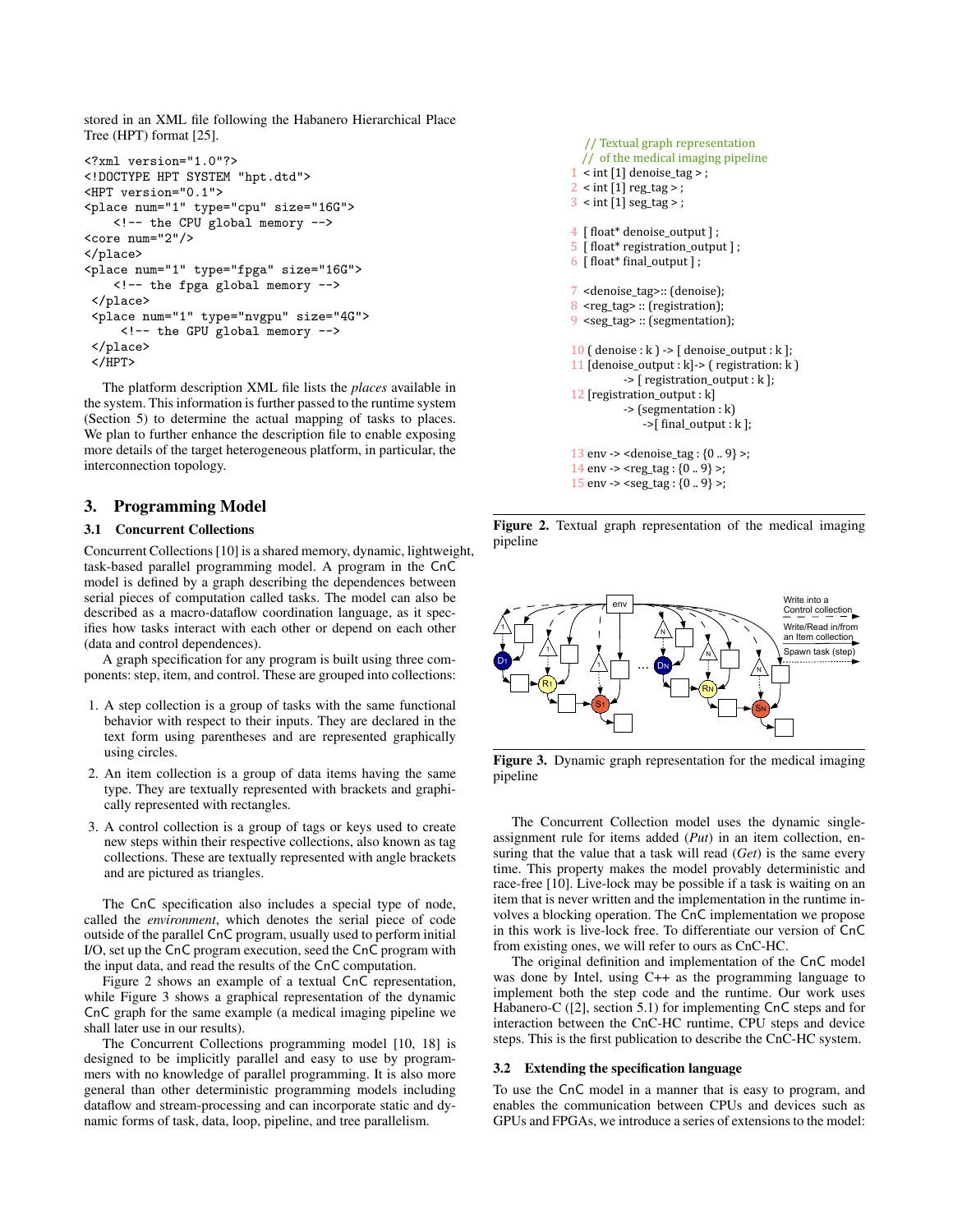tag functions, ranges and task affinity. Tag functions and ranges are described in the following sections; we describe task affinity later in section 4 as the means to fine-tune the runtime scheduling of tasks on heterogeneous devices.

#### 3.2.1 Tag functions

In order to achieve our first goal — making the model easy to program — we make two additions to the specification language: tag functions and ranges, both of which facilitate automatic code generation. We introduce tag functions in the CnC graph file specification to specify the relation between the tags of the steps and the tags of the data items that the step reads (a tag uniquely identifies a step or an item in a collection of data items). This new addition enabled us to create a tool that automatically generates code for reading the data items needed by a step (Section 3.3) and enables the runtime to use an efficient, data-driven implementation to schedule steps (Section 5). Instances of computation steps are uniquely identified by tags, which are tuples of symbolic names, e.g.,(x1, x2,...) . Thus, when writing a consumer and/or producer relation in the graph file, users can identify a step by a list of names they chosen for the components of the tag that prescribed the step. The items read and written can be specified by using a tag function  $f(x1, x2, ...)$ . In Figure 2, lines 10-12 show the use of a simple identity tag function  $f(k)=k$  for the items read and written by the computation steps.

## 3.2.2 Ranges

Another addition to the CnC graph specification is the concept of ranges, which simplifies programming through code generation for reading groups of items, for writing groups of items, and for starting groups of steps. This extension targets a large number of applications, as many of them require that multiple pieces of data in a contiguous range be read or written or both. This is also in accord with constructs that involve split-join operations similar to map-reduce: a computation step writes N pieces of data that trigger N independent steps, each of which uses one item and gives a transformed piece of information; the results are then all read by a final step that computes the desired result. In the new model, this process can be accomplished by using ranges: the first step will write a range of data items and a range of control items; the latter will trigger the execution of as many steps as there are in the range; finally, the reduction step will read a range of items. In the example in Figure 2, on lines 13-15, we note that the environment will write a range of tags, thus starting a set of computation steps.

Ranges are specified in CnC using braces and two dots between the beginning and end of the range: { *start range .. end range* }.

#### 3.3 Translator

All the code necessary for reading one or more items is autogenerated based on the information provided in the graph specification. Similarly, parallelism is ensured by auto-generated code and is transparent to the user. For this we developed a tool called *the CnC-HC translator*, which parses the CnC specification and translates it into Habanero-C code.

The translator uses the information provided by the user in the graph file to generate the necessary instructions for reading data to be used in a computation step. Parallelism is achieved by spawning each step as a separate task when all its input data is available, using the *async* primitive defined in Habanero-C. This is possible because in the model steps are functional with respect to their inputs. To handle synchronization issues, we created the CnC runtime, and, to achieve load balancing, we use the HC work-stealing runtime under the CnC runtime (both discussed in Section 5).

The translator also generates helper code for the steps. For example, if a step was defined to possibly create a control or data item, the step code will include a comment of how this would



Figure 4. CnC-HC Implementation Flow

translate into code. The user can then use this code as he/she sees fit, though in most cases simply uncommenting the suggested code will give the desired user code.

Tag functions make the program flow more analyzable, and introducing ranges can extend CnC to other SIMD/SIMT architectures, such as GPUs, by allowing parallelism within a step. In addition to allowing domain experts to program without worrying about parallelism and the details of underlying C implementation of the model, this approach also opens the many opportunities for further research in automatic CnC program analysis and optimization.

#### 3.4 Implementation flow

Figure 4 presents the implementation flow for a CnC-HC program.

A user has to take several steps to write a program using CnC-HC. First, they need to decompose the algorithm into steps and write a graph specification detailing the producer-consumer relationships between the computation steps. The CnC translator generates a series of "glue-code" files to enable transparent parallelism for the user, based on the guidelines provided in the graph file. It also creates code stubs as suggested and commented-out step code to handle the items written or steps enabled by a given step. To ensure an easy build, the translator also generates a makefile.

The user can then proceed to write the code for each of the computation steps and run the makefile to build the application. This uses the HC compiler and gcc compiler to generate an executable file. If additional libraries are required, they can be easily added in the provided makefile.

A common scenario in developing a program is making changes to the initial specification. In our case, if the user were to make changes to the graph file and rerun the translator, only the code linking the steps with the runtime will be overwritten to match the new dependences. Thus, if the computation had been written by a programmer prior to running the translator, their code will not be overwritten but preserved intact. If a step's definition were to change owing to changes in the specification (e.g., a step reading 3 items instead of 2), then the user will need to match his implementation with the new function prototype.

## 4. Tuning Annotations: Affinity

We have applied the CnC model in practice in the medical imagining domain, enabling the domain experts to reuse their previously implemented computational kernels. Certain kernels were only implemented on a particular platform, such as an FPGA. In contrast, other kernels had multiple implementations and could run on more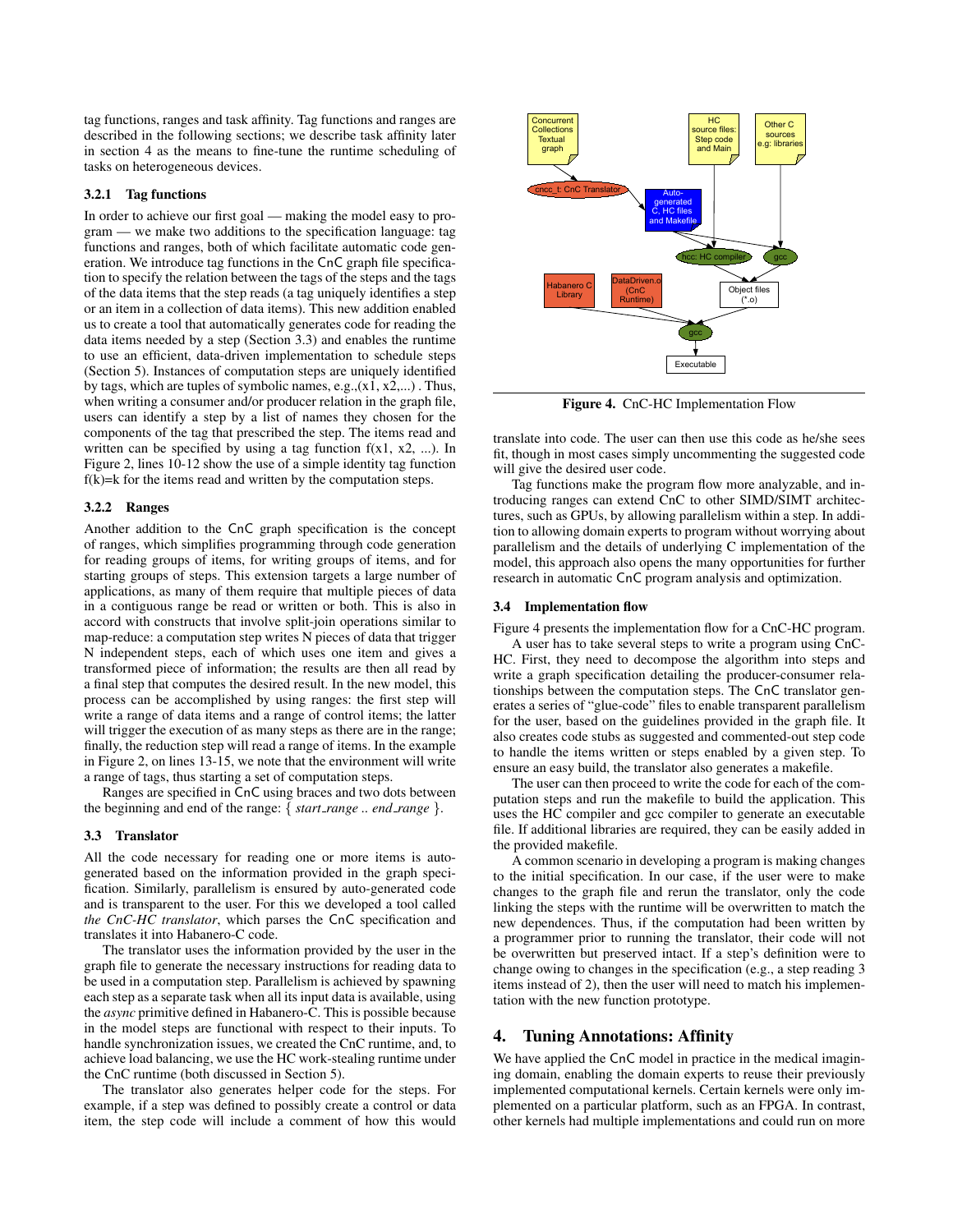than one platform (for example, on a CPU and a GPU, but not on an FPGA). From our preliminary experiments, we also knew that some steps would perform significantly better on a particular platform. Thus, we introduced the notion of *affinity* into the CnC graph specification to allow tuning of an application based on knowledge of where an algorithm can run and where it runs better if multiple variants are available. In this paper, we use the term "affinity" to indicate a scheduling priority rather than an indication of locality. Following are the lines of code from the graph in Figure 2 that we extended with an affinity annotation for each of the steps.

```
\langle denoise_tag \rangle:: ( denoise @ CPU = 20, GPU=10);
```
 $\langle \text{reg\_tag} \rangle$ : (registration @ GPU = 5, FPGA = 10);  $\langle \text{seg\_tag} \rangle$  :: ( segmentation @ GPU = 12);

Medical images are sent through the pipeline of image-processing kernels (denoising, registration and segmentation), resulting in an image that can be interpreted by a medical expert. All the steps in the above example are image-processing steps executing in sequence: the denoising step makes the image clearer, the registration step compares the image to previous scans, and finally the segmentation step localizes the desired area (in our case, a tumor or an aneurysm). Line 1 defines the denoising step, which can be run on both a CPU and a GPU but is more fitting for CPU execution. Line 2 defines the step executing registration, which can execute on a GPU and on an FPGA but is better suited for FPGA execution. Finally, line 3 defines the segmentation step, which only has a GPU implementation.

Currently, the values assigned as affinity are considered to prioritize the device on which a step should first attempt to execute; the relative quantitative differences are used to enable the "device worker" to use a small look-ahead and choose a task that needs to be executed sooner based on its higher priority. In this particular example, it may be desirable to execute the denoising steps with a higher priority in order to enable the registration step for that image. Similarly, we may want to execute the registration as soon as possible so that the segmentation can start. However, if we had a single GPU, note that the CPU and FPGA, respectively, can also execute the first two stages, while the last stage must run on the GPU. As a result, we have chosen the last stage to have the greater GPU affinity. We also notice that the first two stages run better on other platforms (CPU and FPGA, respectively), motivating a choice of affinities as defined by the example.

In general, a "tuning expert" would need to do the analysis we described above and choose appropriate affinity values. Thus, the affinity notion can be viewed as a tuning annotation [20], which we provide as a means of not only enabling the mapping of an application to a heterogeneous architecture but also tuning it according to a set of constraints (these can include throughput, energy efficiency or latency).

We are currently also exploring opportunities to define a quantitative notion of affinity in which we assume affinity values to be proportional relative to the expected performance on a given device (where a bigger number implies better performance). This feature would allow the runtime to perform even better informed scheduling decisions and possibly improve the results.

There has been previous work on tuning annotations in the CnC model [20], but they do not involve extensions for specifying affinities for heterogeneous architectures.

#### 4.1 Theoretical bounds

The problem of obtaining theoretical bounds for schedules involving heterogeneous architectures is still an actively researched topic. Blumofe et al. investigated theoretical bounds for work-stealing among homogeneous tasks [7], while Agrawal et al. have shown that scheduling task flows with interleaved computation and communication on heterogeneous architectures is NP complete.[3].

## 5. Runtime Support

### 5.1 Habanero-C programming model

The Habanero-C (HC) language is a C-based task-parallel programming language developed at Rice University. In this section, we summarize key properties of HC and the Habanero model as described in [2, 13, 22] and then describe our extensions to the HC runtime system in Sections 5.2 and 5.4.

The two main features of HC that are relevant to this paper are

- 1. The *async* and *finish* constructs, which define lightweight dynamic task creation and termination and were originally defined in the X10 language [12].
- 2. Hierarchical place trees for locality control, which were originally defined for Habanero-Java [25].

The statement " $async \langle \textit{stmt}\rangle$ " causes the parent task to create a new child task to execute  $\langle$ *stmt* $\rangle$  *asynchronously* (*i.e.*, before, after, or in parallel) with the remainder of the parent task. Figure 5 illustrates this concept by showing a code schema in which the parent task,  $T_0$ , uses an async construct to create a child task  $T_1$ . Thus, STMT1 in task  $T_1$  can potentially execute in parallel with STMT2 in task  $T_0$ .



Figure 5. An example code schema with async and finish

async is a powerful primitive because it can be used to enable any statement to execute as a parallel task, including statement blocks, for-loop iterations, and function calls. The project described in this paper, uses the async statement to create dynamic instances of CnC steps.

finish is a generalized join operation. The statement "finish  $\langle$ *stmt* $\rangle$ " causes the parent task to execute  $\langle$ *stmt* $\rangle$  and then wait until all async tasks created within  $\langle$ *stmt* $\rangle$  have completed, including transitively spawned tasks. Each dynamic instance  $T_A$  of an async task has a unique *Immedia Enclosing Finish* (IEF) instance F of a finish statement during program execution, where  $F$  is the innermost finish containing  $T_A$  [24]. There is an implicit finish scope surrounding the body of main(), so program execution will only end after all async tasks have completed.

For example, the finish statement in Figure 5 is used by task  $T_0$  to ensure that child task  $T_1$  has completed executing STMT1 before  $T_0$  executes STMT3. If  $T_1$  created a child async task,  $T_2$ (a "grandchild" of  $T_0$ ),  $T_0$  will wait for both  $T_1$  and  $T_2$  to complete in the finish scope before executing STMT3. As described in Section 5.4, we only use one level of finish when executing a CnC program because we include additional *data-driven* execution constraints on async tasks that control when async tasks become ready for execution.

Habanero-C allows arguments to be passed in an async statement in the following forms: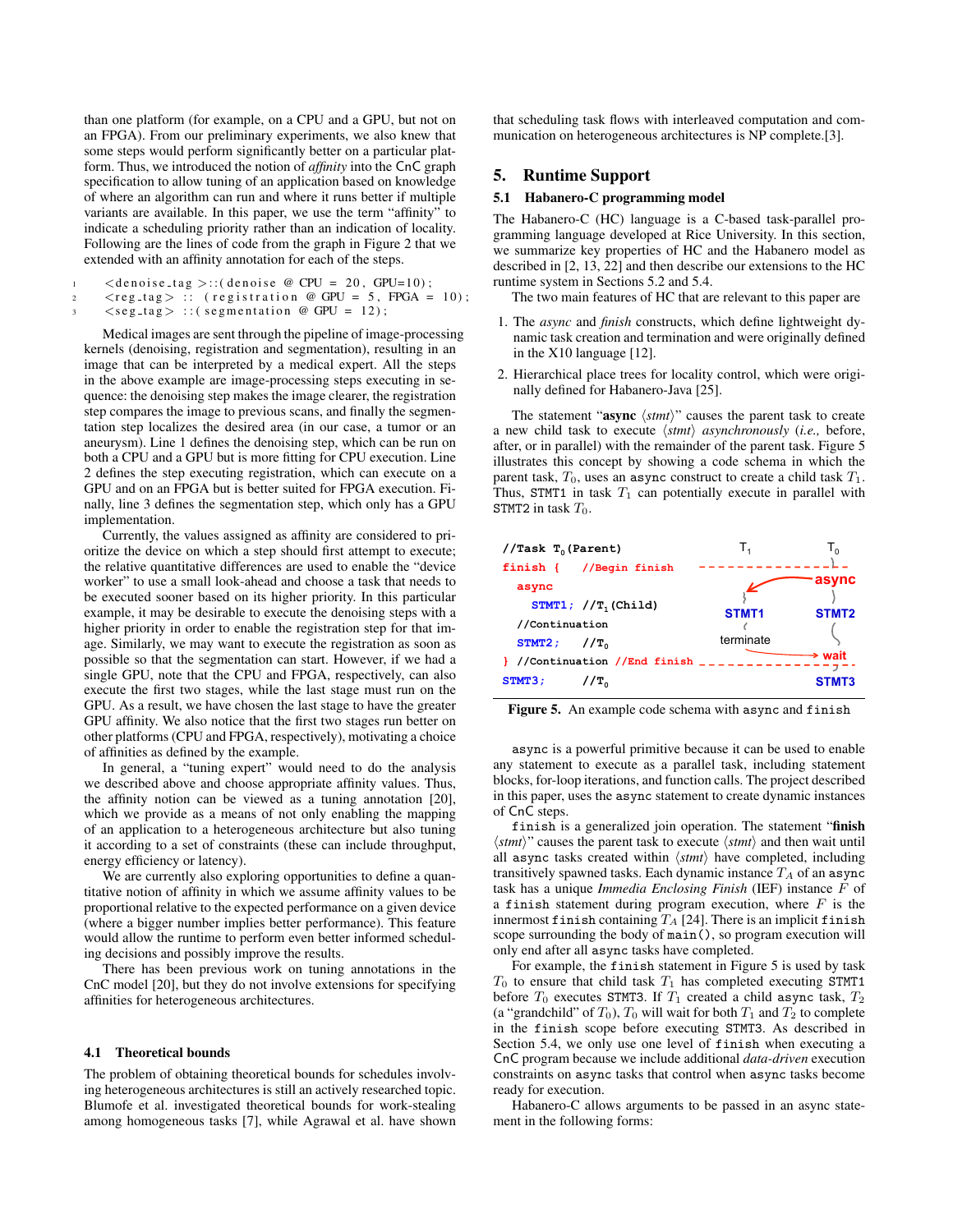- IN(list of local variables): each of the values in the list is passed by value to the newly created task,
- OUT(list of local variables): each of the values in the list will override the local value with the value from the newly created (child) task once this finishes, or
- INOUT (list of local variables): each of the values in the list will be passed by value to the new task and, if modified inside this new task, the new value will be copied back to the parent task when the child finishes its execution.

The above clauses result in *shallow copies* of data structures.

The Habanero-C runtime uses a work-stealing scheduler that supports work-first and help-first policies [16]. In the work-first policy, the current thread will start to execute the newly spawned task, adding the continuation to its work queue from which other threads can steal it. In the help-first policy, the worker will make the child task available for stealing and continue executing the parent task. The work-first policy is good for scenarios when workstealing is rare; however, it performs poorly in situations when the task continuation encompasses high parallelism that is not split into tasks, such as a for loop creating tasks using the async statement. It also has a provable memory bound relative to 1-processor execution, but it may overflow the stack in cases where the help-first policy does not. The help-first policy performs well when stealing is frequent; it uses little stack, but the memory usage can be large. Previous work [15] has shown how the two policies perform in different scenarios and that an adaptive approach that switches between the two policies can yield good performance improvement and efficient stack and memory usage.

For locality/affinity control, Habanero-C uses Hierarchical Place Trees (HPTs) [25]. HPTs define a hierarchical structure of computational nodes in the system, which are an abstraction of the underlying hardware. The nodes in the tree (places) can be CPU cores, groups of cores sharing different levels of cache, or devices such as GPUs or FPGAs. The Habanero-C HPTs are defined in an XML file and are also used as the Platform Abstraction for the underlying hardware as described in Section 2.2. For locality/affinity control, an optional at clause can be specified for a Habanero-C async statement of the form, "async at(*place-expr*) . . .", where *place-expr* evaluates to a node in the HPT. This clause dictates that the child async task will be placed in the work queue at the specified place. Locality can be controlled by assigning two tasks with the same data affinity to execute in the same place. If the at clause is omitted, then the child task is scheduled by default to execute at the same place as its parent task. However, next section describes our extensions to the HC runtime system that allow for reassigning tasks across places if the initial assignment is unbalanced.

#### 5.2 Dynamic work stealing

The original Habanero-C runtime system was implemented for homogeneous multicore processors, with support for work stealing among CPU workers. We extended the HC runtime to use the place/affinity annotation to facilitate task scheduling across heterogeneous processors by enabling work-stealing *among devices*. An *affinity* annotation is used to specify which variants of code are available for a given task (currently, these can be some subset of CPU, GPU, and FPGA).

Figure 6 shows a work-stealing scenario for a group of tasks for the graph presented in Figure 3. The environment first launches all the tasks  $(D_1, R_1, S_1, D_2, R_2, S_2, ...)$  on devices specified by their initial affinities. In this particular example, denoising  $(D_1, D_2, \ldots)$  tasks can run on a GPU device or on a CPU devic, and are initially launched on a GPU device. Segmentation  $(S_1, S_2, ...)$  tasks can run on a GPU only. Registration  $(R_1, R_2, \ldots)$  tasks can run on an FPGA or a GPU device and



Figure 6. Dynamic work-stealing between devices for the medical imaging pipeline

are initially launched on the FPGA device. The CPUs can steal denoising tasks from the GPU, and the GPU can steal registration tasks from the FPGA. Figure 8b shows a trace of an actual dynamic execution schedule for a set of 10 denoising, 10 registration and 10 segmentation tasks.

In our implementation of work-stealing between devices, we also consider task affinity. Instead of stealing the first task available on a worker's deque, the thief worker will choose the one with the highest affinity from the first N tasks on the dequeue, where N is a small number typically less than 10 defined by the runtime (in our results we used a lookahead of  $N=5$ ). For example, if the top 5 tasks in the FPGA queue have GPU affinities of 10, 20, 30, 15, and 5, the GPU worker, when stealing from the FPGA queue, will steal the one with the GPU affinity 30.

A CPU worker can steal from any kind of device, and any device can steal tasks from other devices (as long as the task can run on the thief's device). For performance reasons, we have disabled stealing from CPU queues by device workers. The reasons for this are twofold: 1) the CPU tasks usually have small granularity, and the overhead of launching a task on a GPU or FPGA device can be significant (see Section 6 for more details) and 2) allowing device workers to steal from CPU tasks would require locking the CPU queues in order to implement the N task lookahead, which would introduce significant overhead to CPU-to-CPU work stealing, currently implemented using a non-blocking algorithm [8].

Because of this restriction — disallowing device workers to steal tasks from a CPU worker — a task that has both CPU and some other device affinity needs to be launched on a device. In Habanero-C, the launch mechanism implies adding the task to the waiting queue for the device, not necessarily running it immediately. Thus, such a task may later be stolen by a CPU thread, whereas if it were launched on the CPU it would never be stolen by a device worker.

We combined the notion of affinity as described in the graph specification and the notion of device preference. The CnC translator generates appropriate HC code that passes the preferences specified by the user in the graph file to the work-stealing runtime.

Since steps can potentially run on different components, we used the Habanero-C library function *current*<sub>-</sub> place(), which can be used to determine on what type of hardware component the step runs. Based on the device type, the step code calls the appropriate code or library routine that is compiled for that device type.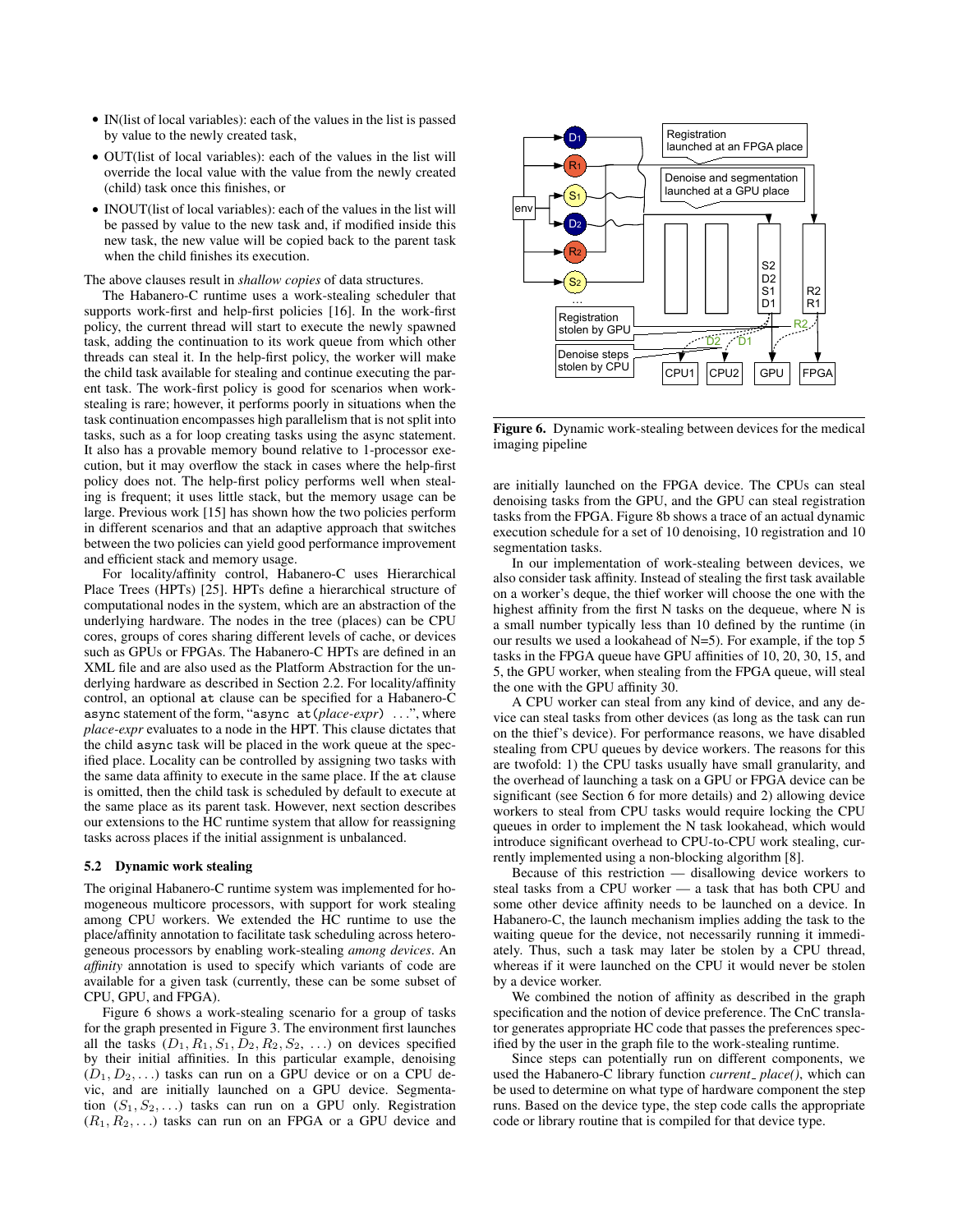#### 5.3 Generalizing dynamic work-stealing

We looked into lifting the restriction of disallowing stealing from the CPU, while taking into account the granularity problem.

The solution we propose for CPU workers is splitting tasks that can run on the CPU into two categories: those that can run only on the CPU, which are viewed as small tasks, with fine granularity stored in a deque and those that can also execute on an accelerator, which are assumed to have larger granularity and which are stored in a queue. For the first category of tasks we use the same non-blocking algorithm such that a worker can pop from it's own deque or steal form other worker's deques using light-weight synchronization. For the second category, we use a blocking approach for popping or stealing from the CPU queues. With this approach, the tasks that will be the least likely to be stolen by the CPU are those tasks which were added to a device worker's queue (but can also be run by the CPU) as these tasks have larger affinity with some device. A CPU could, however, still steal from these in the event that no other tasks are available.

For device workers, we keep the same scheduling policy as before, which is a work-stealing algorithm among the device queues using a blocking approach and a lookahead of N tasks. We enhance this with stealing from CPU queues as well, but allowing tasks which have been added to device queues to have priority because of the affinity metric which made the initial decision of enqueuing the task for a device.

With the enhancements we propose, we allow the affinity metric to be used more accurately, thus defining a schedule more closely matching the indication of device preference.

## 5.4 CnC runtime

The CnC-HC model was developed on top of the Habanero-C (HC) programming language, and it uses the async and finish constructs available in HC. Since not all dependency graphs from CnC can be implemented using only async and finish constructs, we needed to extend the HC runtime with additional synchronization to support the CnC model. The previous implementations included techniques such as "rollback-and-replay", feasible for CPU-only scheduling, but impractical for use across heterogeneous processors. For this work, we took a new data-driven approach that differs from previous implementations of the CnC model [10], as it minimizes the number of spawns, thus reducing overhead. It is the local consistent of the change of the model in the model of the model of the model of the model of the model of the model of the model of the model of the model of the model of the model of the model of the mode

In our implementation, the CnC runtime scheduler uses the tag functions to determine exactly which data items the step will get, and checks the availability of all those items. If not, it enqueues the step into a queue of tasks waiting for the particular (still unavailable) data item. When a *Put()* happens for that data item, the runtime iterates through all the steps that were waiting on that item and reevaluates whether they have all their data available. If so, the runtime launches the step using the HC async statement; otherwise, it continues putting the steps into queues of data items on which they are waiting.

In this section, we presented two runtime contributions: extending the HC runtime with cross-device work-stealing in order to achieve load balancing across heterogeneous processors and a new, data-driven runtime for CnC, which removes unnecessary spawns to reduce overhead.

## 6. Experimental Results

#### 6.1 Prototyping platform

To validate our ideas on CHP, we built a single-node heterogeneous system integrating off-the-shelf components, including a multicore CPU, many-core GPU, and FPGAs. We use the Convey HC-1ex [1] as our baseline platform. The form-factor of the platform is



Figure 7. Diagram of the Convey HC-1ex Hybrid Computer

X16 slots, but no physical space to host a double-width GPU (e.g., GTX280) or Tesla compute card owing to form-factor issues. Currently we use a PCI-express expansion box to host a Tesla C1060. Figure 7 shows the structures of the coprocessor hardware of the Convey HC-1ex. The HC-1ex uses 4 Xilinx Virtex6 LX760 as the user FPGAs. The CPU and different FPGAs access the off-chip memory using a shared memory model. The system employs an onboard crossbar for the interconnection. Cache coherence is handled through the FSB protocols. Each FPGA has 16 external memory access channels. Eight physical memory ports are connected to eight memory controllers, which run at 300MHZ. The core design runs at 150MHZ. Thus, effectively, the design on each FPGA is presented with 16 "logical" memory access channels through time multiplexing. The Convey HC-1ex provides a very large bandwidth (80GB/s peak) and 16GB capacity for coprocessor side memory. In practice, we observe that around 30% to 40% of the peak bandwidth can be easily obtained. The FPGA-side off-chip memory system is designed to better support interleaved (short) data access rather than traditional cache-line burst access.

Because the CPU and FPGAs share a common virtual memory space, while the GPU has its own memory space, we need to use device specific API to perform memory copy (e.g., *cudaMemcpy*).

Figure 7 also lists the TDP (or design power for FPGA) of the components. We use those numbers to estimate the energy consumption required by the computation. Actual system power will be higher, as the memory chip, chipset etc. also contributes to power consumption. Off-chip memory bandwidth for different components are shown as well. For all results reported in this section, we used the HPT file given in Section 2.2 as the the platform description for the CnC-HC runtime system.

#### 6.2 Benefits of heterogeneous computing

We chose medical imaging as one of our primary application domain, as it has become a routine tool in the diagnosis and treatment of most medical problems.

Using accelerators can significantly speed up computationally intensive applications, such as medical imaging [11]. Table 1 shows the individual performance of the different application steps on CPUs, GPUs, and FPGAs. Note that the time measured is for computation kernels and excludes file I/O (around 2s overhead for each invocation).

We can see that GPUs and FPGAs deliver significant speedups compared to single-threaded CPU implementation. We also notice that different kernels prefer different accelerators. For the *registra-*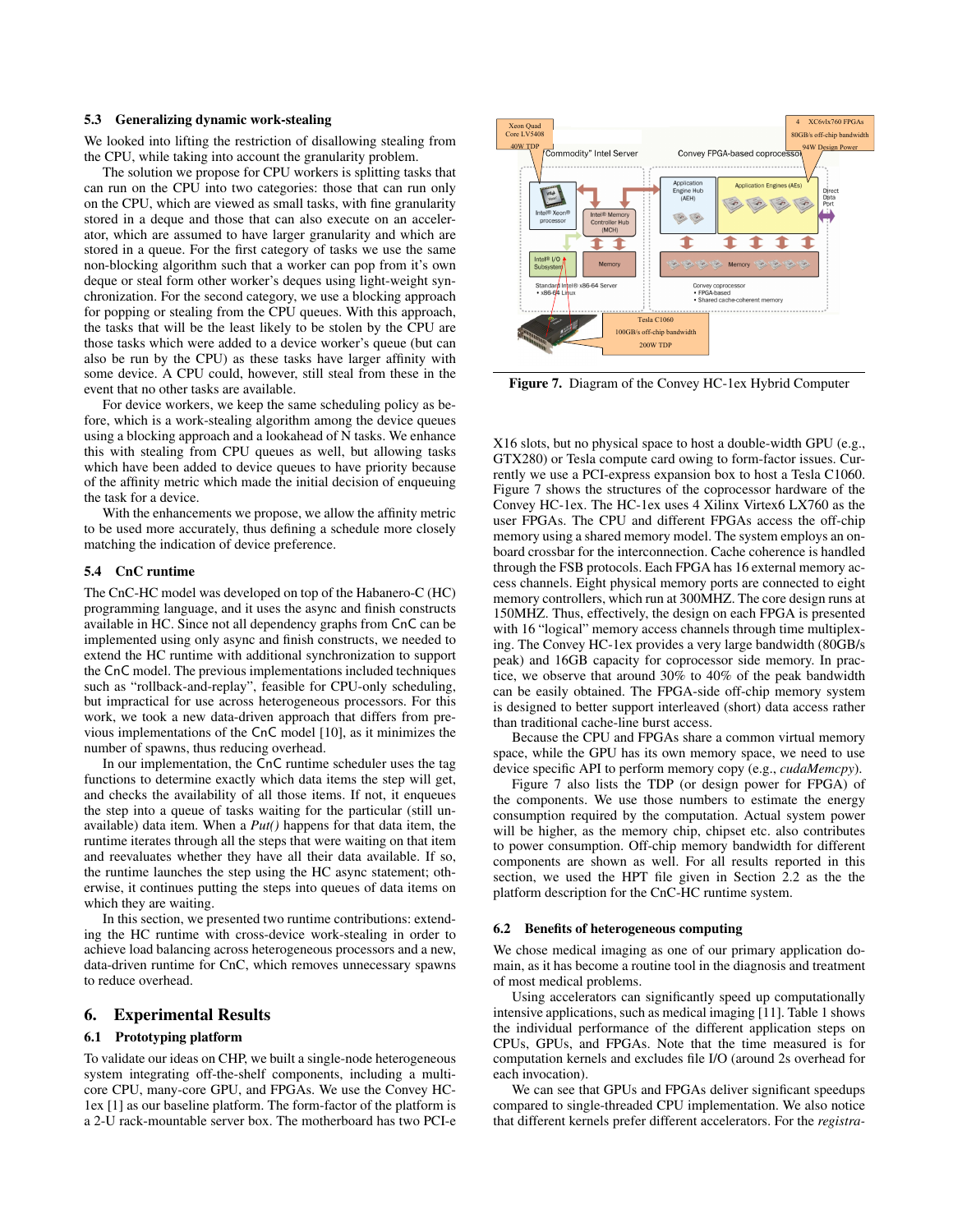| <b>Table 1.</b> Performance of Medical Imaging kernels on CPU, GPU and FPGA |                      |                      |                      |  |
|-----------------------------------------------------------------------------|----------------------|----------------------|----------------------|--|
|                                                                             | Denoise              | Registration         | Segmentation         |  |
| Num. of Iterations                                                          |                      | 100                  | 50                   |  |
| <b>CPU</b>                                                                  | 3.3s                 | 457.8s               | 36.76s               |  |
| <b>GPU</b>                                                                  | $0.085s(38.3\times)$ | $20.26s(22.6\times)$ | $1.263s(29.1\times)$ |  |
| <b>FPGAs</b>                                                                | $0.190s(17.2\times)$ | $17.52s(26.1\times)$ | $4.173s(8.8\times)$  |  |

*tion* kernel, FPGA delivers a higher speedup than GPU, with the roles reversed for *segmentation*.

Note that while it is possible to run multiple kernels on the FPGA, in practice that may involve a large reconfiguration overhead. In our experiments, we configured the FPGA to accelerate the *registration* kernel only.

## 6.3 Image Pipeline Example

We aim not only to evaluate a representative medical imaging pipeline that includes image denoising, image registration, and image segmentation kernels [13], but also observe how well our CnCbased mapping approach performs for such a pipeline. The algorithms that compose the medical image pipeline are stand-alone, complex algorithms that can be composed a variety of applications depending on the patient study needs. Apart from the example we outline in this paper, we mention studies that include multiple instances of the registration algorithm, used to characterize a patient's evolution over time using multiple clinical studies.

We first construct a CnC graph for the application:

```
< int [1] denoise_tag > ;
< int [1] reg_tag > ;
\le int [1] seg_tag >;
[ float* denoise_output ] ;
[ float* registration_output ] ;
[ float* final_output ] ;
<denoise_tag>:: (denoise@CPU = 20,GPU=10);
<reg_tag> :: (registration@GPU = 5, FPGA = 10);
<seg_tag> :: (segmentation@GPU = 12);
( denoise : k ) -> [ denoise_output : k ];
[denoise_output : k]-> ( registration: k )
                   -> [ registration_output : k ];
[registration_output : k] -> (segmentation : k)
                          ->[ final_output : k ];
```
Optionally, one can specify the control or data generated by the environment (the main thread). For example, adding

```
env -> <denoise_tag : {0 .. 9} >;
env \rightarrow <reg_tag : {0 .. 9} >;
env -> <seg_tag : {0 .. 9} >;
```
to the CnC specification indicates that we want to create an application that performs batch processing of the image pipeline, which processes 10 images. 0..9 are the *ranges* of the control tags to prescribe the computation steps.

In this CnC specification, we describe the list of computation tasks *denoise*, *registration*, and *segmentation*, and the input and output dependencies of each task. The CnC translator converts that description into a collection of Habanero-C files. Users can further edit those files to create a working implementation. For example, for the above-mentioned CnC file, the auto-generated skeleton for *registration.hc* is

#include "Common.h" void registration( int k, float\* denoise\_output0,\

```
Context* context){
   /*
   float* registration_output1;
   // allocate memory if necessary and fill
   //in values to put here
   char* tagregistration_output1=createTag(1, k);
   Put(registration_output1, \
           tagregistration_output1, \
    context->registration_output);
  */
}
```
The auto-generated code provides hints for the actual implementation, which follows:

```
#include "Common.h"
void registration( int k, float* denoise_output0,\
Context* context){
```

```
float* registration_output1;
if(current_place() == MEM_PLACE)
{
```
registration\_output1=REG\_cpu(k,denoise\_output0); } else if(current\_place() == NVGPU\_PLACE) { registration\_output1=REG\_gpu(k,denoise\_output0); } else if(current\_place() == FPGA\_PLACE) { registration\_output1=REG\_fpga(k,denoise\_output0);

} char\* tagregistration\_output1 =  $\text{createTag}(1, k)$ ; Put(registration\_output1, \

```
tagregistration_output1,\
context->registration_output);
```

```
}
```
From the code above, we can see that a function *current place()* is used to obtain the current place of the task. Based on the type of the device, the step calls different routines. *MEM PLACE* denotes a CPU device, *NVGPU PLACE* denotes a GPU device, and *FPGA PLACE* denotes an FPGA device. The scheduling and dependency checking is auto-generated and transparent to the user.

In the *main* function of the program, we simply initialize the required data structure (CnC graph) and create the computation *steps*. In this example, the application performs a batch processing on 10 images, where we create 10 instances of *denoise*,*registration*, and *segmentation*.

## 6.4 Benefit of dynamic work stealing across heterogeneous components

Without our proposed framework, one may simply construct a static mapping: for example, using CPU for denoising, FPGA for registration, and GPU for segmentation, essentially using components that are best-suited for each individual kernel. However, static scheduling does not keep track of resource availability. In the simple image pipeline, the execution time of segmentation is smaller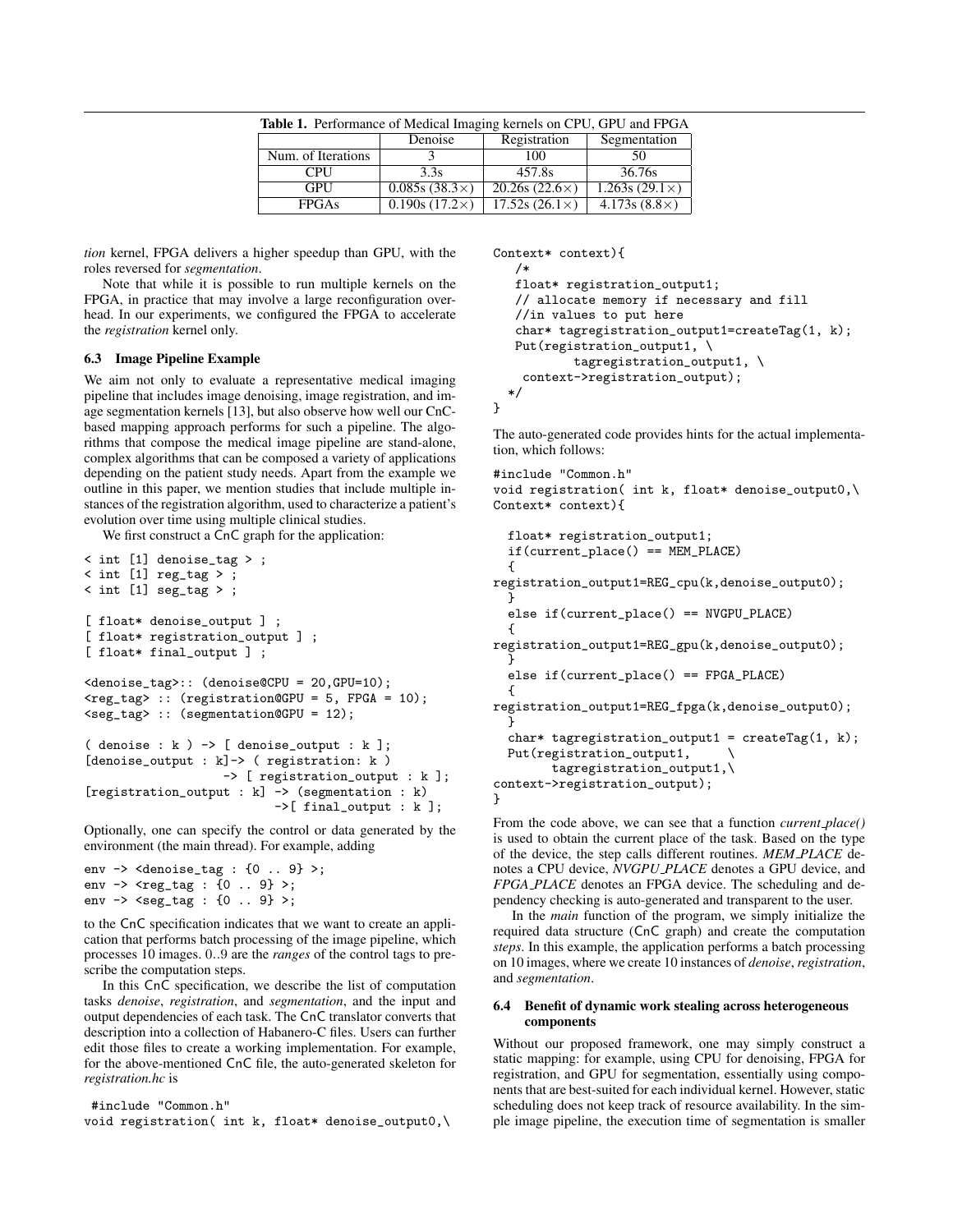Table 2. Execution times and active energy with dynamic work stealing for the medical imagining pipeline

|                                                       | Exec time | <b>Estimated Active Energy</b> |
|-------------------------------------------------------|-----------|--------------------------------|
| CPU only                                              | 2286s     | 69.8KJ                         |
| GPU only                                              | 276s      | 54.8KJ                         |
| CPU+GPU                                               | 251s      | 49.4KJ                         |
| CPU+GPU+FPGA                                          | 129s      | 36.1KJ                         |
| (dynamic binding)<br>CPU+GPU+FPGA<br>(static binding) | 193s      | 23.0KJ                         |



Figure 9. Execution time and overhead for the medical imaging pipeline

than registration, leaving the GPU idle for a long time when using a static schedule. Figure 8a shows the scheduling graph of the static scheme. Using a dynamic stealing achieves a better load balance and shorter overall execution time.

Table 2 shows the performance results for different hardware configurations: CPU only, GPU only, CPU + GPU, and CPU + GPU + FPGA (static or dynamic bindings).

We can see that with the cross-device stealing, a setup of CPU + GPU + FPGA with dynamic binding (Figure 8b) can perform better than the static scheme (Figure 8a). The energy column is computed by summing up the energy spent by each device that contributes to the computation, assuming 10W per core for the CPU, 200W for the GPU, and 94W for the FPGA, ignoring idle power. One of the reasons why the static binding has a lower energy estimate than dynamic binding in Table 2 is because idle power is ignored. If the idle power and the power of other system components are considered, we expect that dynamic binding will have a lower energy cost because of its shorter execution time. The data in Table 2 shows that different mapping policies may be needed for optimizing energy consumption or overall performance.

Note that in Figure 8, Dk means *denoise* instance k, Rk means *registration* instance k, and Sk means *segmentation* instance k. The graph in Figure 8b shows the effect of cross-device work-stealing. Initially 10 tasks of *denoise*(D0 to D9) are pushed into the queue of GPU, of which D4 to D9 are stolen by the CPU. Similarly, the *registration* tasks are pushed into the queue of FPGA initially, but several task instances are stolen by GPU as well.

We want to point out that all results shown in Table 2 can be achieved by simply modifying the affinities of CnC description. For example, a static binding can be realized by

```
<denoise_tag>:: (denoise@CPU = 1);
<reg_tag> :: (registration@FPGA = 1);
<seg_tag> :: (segmentation@GPU = 1);
```
CPU-only, GPU-only and CPU+GPU can be constructed in a similar fashion.

Note that while the work-stealing runtime is quite powerful, the decisions it makes are simply based on the status of the queues and may actually hinder performance. For example, using

<reg\_tag> :: (registration@CPU=1,GPU=2,FPGA=3);

to attempt to allow the CPU to help with running registration would slow down the overall performance, since even a single registration step takes a very long time to execute on a CPU. Nonetheless, the affinity annotations provide a powerful tuning capability to boost the overall application performance.

Examining the schedule resulting from dynamic binding in Figure 8b, we see room for a minor improvement if the scheduler chooses to give higher priority to first executing task D3 on a CPU worker, thereby enabling task R3 to start earlier on the GPU (assuming that tasks D1 and D2 also get scheduled on CPU workers). Exploring such improvements in scheduling algorithms is a subject for future work.

The graph in Figure 9 shows how the absolute performance compares to the overhead introduced by using the runtime. To measure the overhead, we ran the whole application without the actual work, replacing the computation with empty functions. We can see that in our current implementation, the hardware configuration with more heterogeneous components tends to have a larger overhead. However, these overheads are still quite small compared to the absolute overall execution time. Our future work will explore the opportunity to further reduce the data transfer overhead when the dependent task launches on the same heterogeneous component.

## 7. Conclusions and Future Work

In this paper, we showed how the Concurrent Collections (CnC) model can be mapped onto heterogeneous platforms in order to achieve high performance with low energy consumption, while preserving the ease of use of data-flow programming at a level appropriate for domain experts. This mapping relied on new extensions to the CnC model (tag functions, ranges, affinities) and new extensions to the Habanero-C (HC) runtime system (dynamic workstealing across devices and data-driven execution of CnC tasks), all of which were described in the paper. We demonstrated the effectiveness of our proposed approach on a set of kernels taken from a real-world medical image-processing pipeline, that were mapped on to a unique prototype heterogeneous platform, which includes CPUs, GPUs and FPGAs.

We showed that our model offers efficient  $(0.52 \times$  of the power used by a CPU-only version) and competitive  $(17.72 \times speedup)$ results for the medical imaging domain, where getting a fast result, even when constrained by available power, is critical for facilitating diagnosis and treatment.

This work opens new research opportunities, which we plan to explore. First, the introduction of tag functions makes the representation of a computation in the CnC model more analyzable, offering the possibility to signal errors or problems in the specification through static analysis (such as defined steps not being started by any other step or the environment, items never being computed, or computed items never being used). In addition, the details introduced by the tag functions can help with scheduling choices and decisions on memory management. Secondly, we are exploring how the addition of ranges can further be used in defining data-parallel computations for SIMD/SIMT architectures like GPUs for fully automated data copying to and from a device. Thirdly, the ability to determine at runtime how the affinity values should be assigned, or have a profiling phase for getting accurate values for a particular platform, has the prospect of yielding even better performance, and we plan to look into it in more depth. Finally, our aim is to continue researching what primitives are useful for domain experts, in order to build a flexible and easy-to-program software for modeling